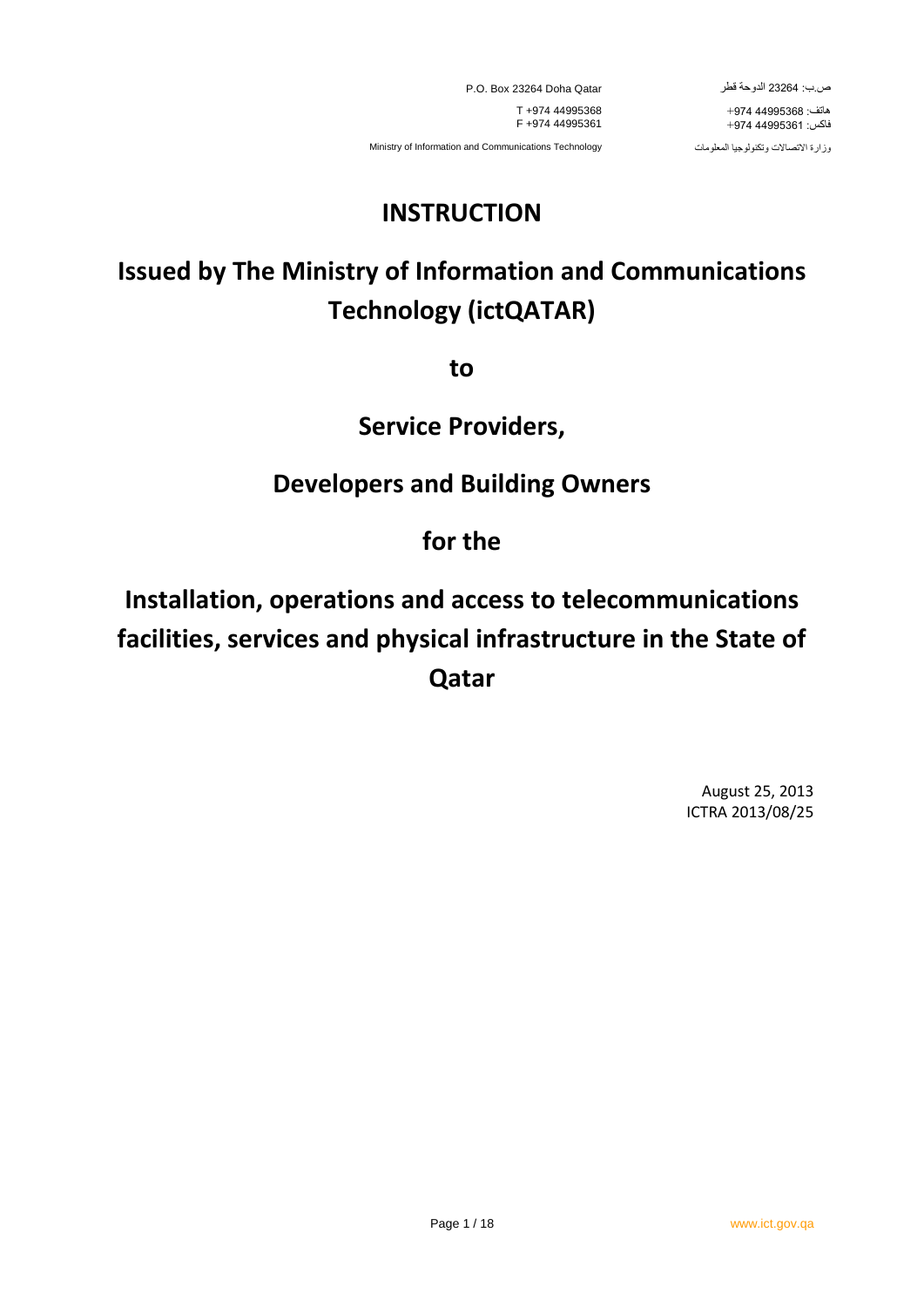#### **Table of Contents**

| $\mathbf{1}$ |                                                                                      |       |                                                                                           |  |  |  |
|--------------|--------------------------------------------------------------------------------------|-------|-------------------------------------------------------------------------------------------|--|--|--|
| 2            |                                                                                      |       |                                                                                           |  |  |  |
| 3            |                                                                                      |       |                                                                                           |  |  |  |
|              | 3.1                                                                                  |       |                                                                                           |  |  |  |
|              | 3.2                                                                                  |       |                                                                                           |  |  |  |
|              | 3.3                                                                                  |       |                                                                                           |  |  |  |
|              | 3.3.1                                                                                |       |                                                                                           |  |  |  |
|              | 3.3.2                                                                                |       |                                                                                           |  |  |  |
|              | 3.3.3                                                                                |       |                                                                                           |  |  |  |
| 3.4          |                                                                                      |       |                                                                                           |  |  |  |
|              | 3.4.1                                                                                |       |                                                                                           |  |  |  |
| 3.4.2        |                                                                                      |       |                                                                                           |  |  |  |
|              | 3.4.3                                                                                |       | Authority over developers necessary to the fulfillment of ictQATAR's responsibilities . 9 |  |  |  |
| 4            |                                                                                      |       |                                                                                           |  |  |  |
|              | 4.1                                                                                  |       |                                                                                           |  |  |  |
|              | The first Service provider rolling out shall install capacity for at least 3 Service |       |                                                                                           |  |  |  |
|              |                                                                                      | 4.1.2 | Joint provisions for Service providers and Developers / Building Owners  16               |  |  |  |
| 4.2          |                                                                                      |       |                                                                                           |  |  |  |
|              | 4.3                                                                                  |       |                                                                                           |  |  |  |
| 5            |                                                                                      |       |                                                                                           |  |  |  |
|              |                                                                                      |       |                                                                                           |  |  |  |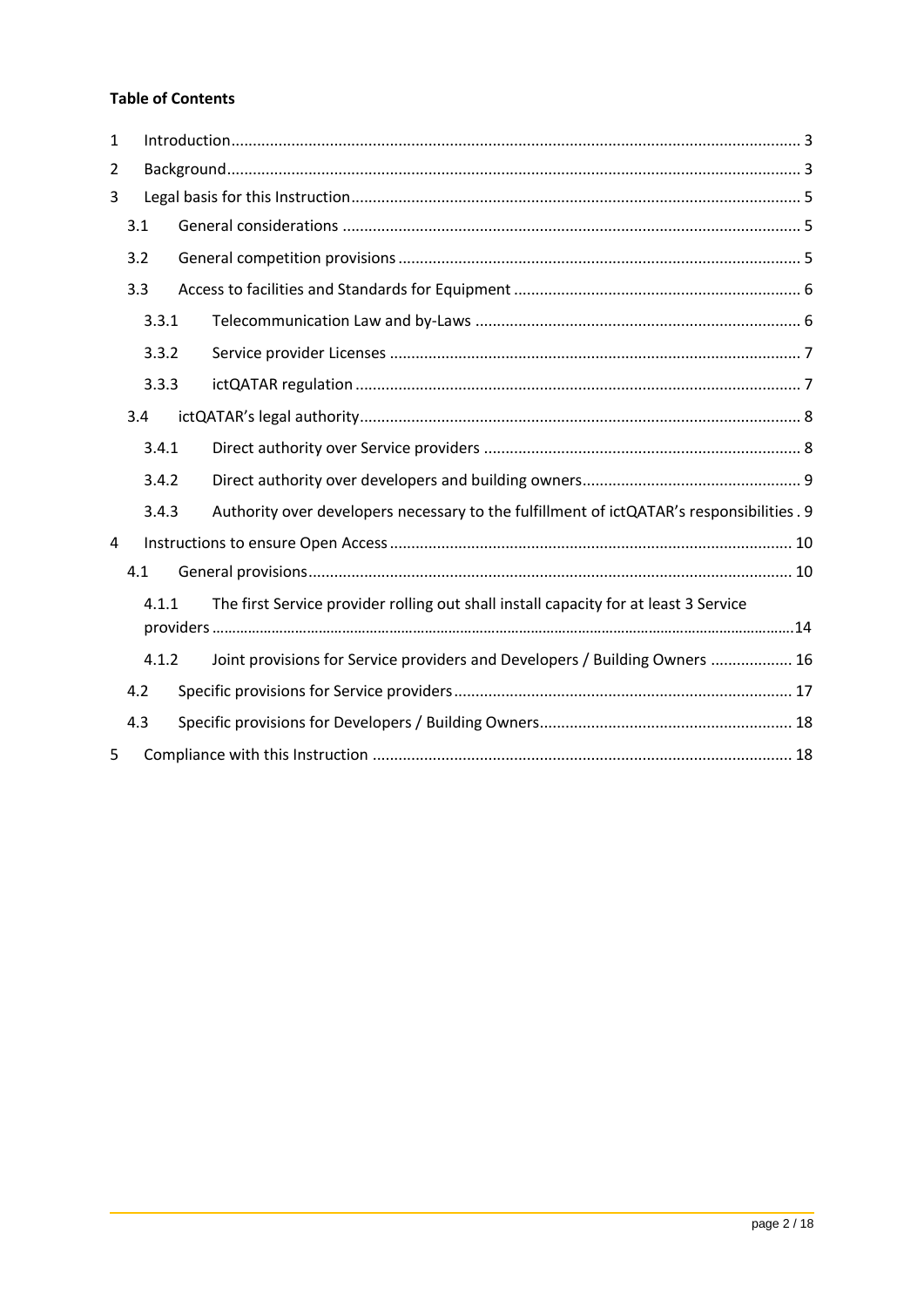### <span id="page-2-0"></span>**1 Introduction**

- 1. This Instruction sets the principles and rules to be followed for the installation, operations and access by licensed telecommunications networks and service providers to any telecommunications facilities, services and physical infrastructure for telecommunications networks and services throughout the State of Qatar.
- 2. The Ministry of Information and Communications Technology (ictQATAR) takes this Instruction at a time when Qatar is in the early stages of developing housing and public infrastructure facilities ("Developments"). These Developments are being launched as Qatar prepares to host the FIFA Football World Cup in 2022 and continues to develop the objectives set out in the Qatar National Vision 2030. The Developments require setting clear, enforceable rules for all as Qatar strives to become a leading international ICT hub with a modern, diversified and sustainable economy. It is crucial for ictQATAR to set the right conditions for success now while the Developments are in their early stages. If the right conditions for open access are not set now, it may be too late when the Developments have been completed.
- 3. This Instruction is adopted to introduce a solution for the pressing issue of how to guarantee a competitive setup in retail markets. The proposed solutions respond to the rapidly changing industry and the need to act on an emergency basis to set principles and rules for a very fast growing market.
- 4. This Instruction is directed towards any authorized and/or licensed Service providers to the public ("Service provider") intending to roll a network and/or provide services to the public in Qatar.
- 5. This Instruction shall apply also to all the developers of housing and public infrastructure and building owners in the State of Qatar.

### <span id="page-2-1"></span>**2 Background**

- 6. There currently are three Public Licensed Service providers in Qatar: Ooredoo (formerly QTel) QSC and Vodafone Qatar QSC (Vodafone) are licensed to provide public mobile and fixed telecommunications networks and services, while the Qatar National Broadband Network PSC (Qnbn) is licensed to provide passive fixed telecommunications networks and services to "Qualifying Persons" (e.g.: Ooredoo, Vodafone and "closed user groups").
- 7. Telecommunications networks include public mobile and fixed networks operated by Ooredoo and Vodafone, a passive dark fiber fixed network operated by QNBN, and private Closed User Group telecommunications networks (e.g.: Hamad International Airport, Port Authority and Qatar Petroleum).
- 8. Telecommunications services include mandatory and authorized public mobile and fixed voice and data services, wholesale access and other services, telecoms services within private networks (closed user groups) such as internal communications and transport systems, smart city services, and other related telecommunications services.
- 9. Telecommunications facilities, services and physical infrastructure can include:
	- radio stations and telecoms towers;
	- telecoms cables in road corridors and utility galleries at the sides of any public or private roads;
	- optical fiber, coaxial and copper cables installed underground, in-building (in ducts, cable trays and equipment mounting, and riser shafts) and some overhead aerial;
	- plant and equipment in cabins, racks, rooms, cupboards, and any storage facilities;
	- telecom rooms,
	- central offices,
	- electrical power connection requirements for telecommunications; and
	- supplementary non-lettable space.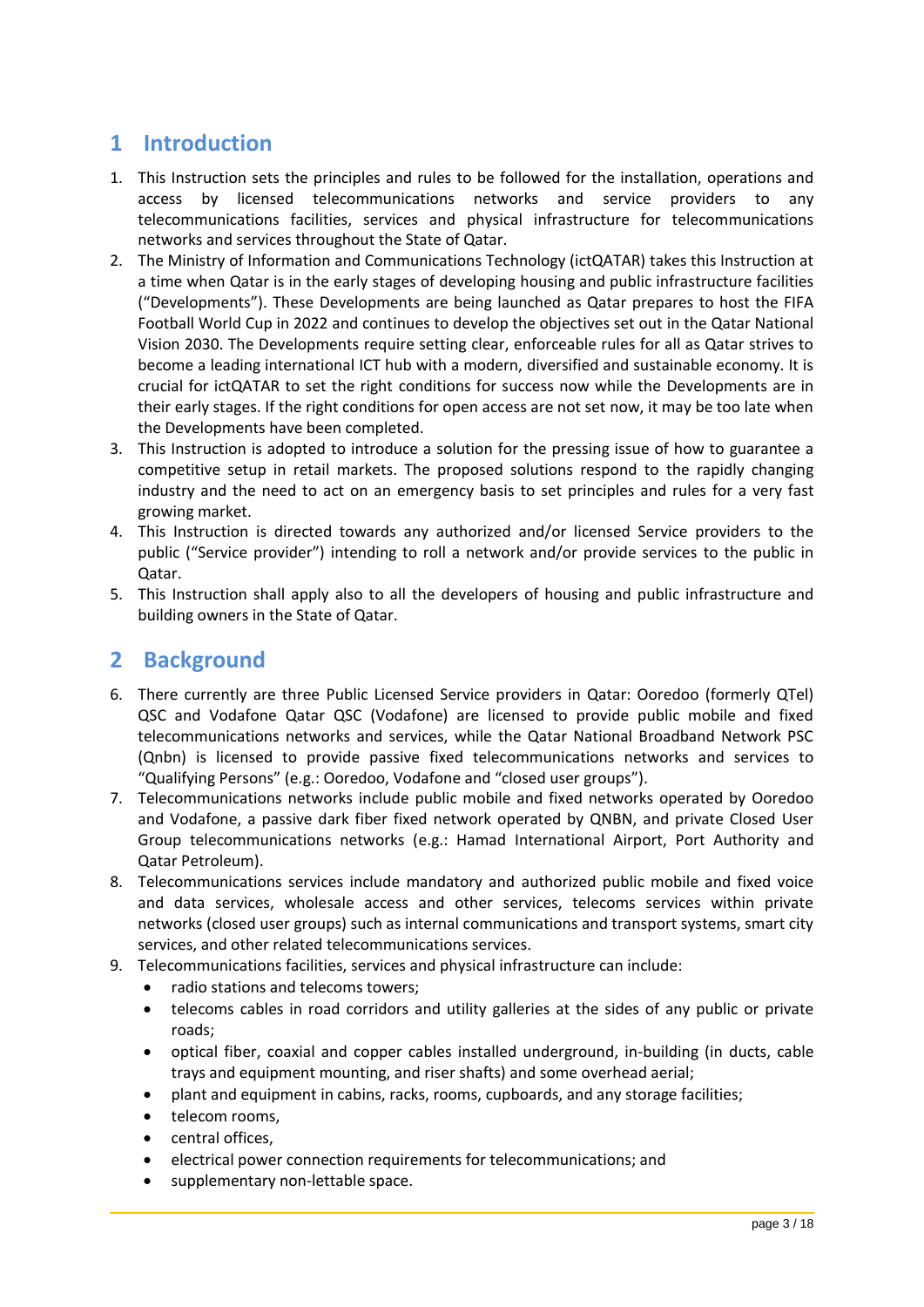- 10. Much of the facilities, services and physical infrastructure above are regulated by ictQATAR under the Telecommunications Law and the various Network and Service Licenses. To the greatest extent possible, the same regulation will apply to Ooredoo, Vodafone and Qnbn – especially concerning equivalent access to passive infrastructure.
- 11. On April 19, 2011, ictQATAR released an "Instruction and Directions to Telecommunications Service providers of Fixed Networks, Infrastructure and related Services". The Instruction concerned anti-competitive practices or abuse of market power or dominant position in relation to passive fixed telecommunications networks or network elements and related services and activities.
- 12. The Instruction made clear that no Service provider who provides fixed telecommunications networks, infrastructure and related services in the State of Qatar shall, directly or indirectly, by means of formal written vertical or horizontal agreements or by any other action enter into anticompetitive agreements, arrangement, or understandings, enter into exclusionary provisions, enter into anti-competitive exclusive dealing, or engage in refusals to deal.
- 13. The Instruction contained special instructions for dominant Service providers and indicated that any exclusive dealer arrangement for supply of fixed telecommunications networks, infrastructure and related services entered into by a dominant Service provider for the purpose of or having the effect of substantially lessening competition is anti-competitive. In cases of potential anti-competitive conduct involving dominant Service providers, the burden of proof is on the dominant Service provider and, in the absence of any objective justification, such agreements, arrangements or understandings or conduct or actions are prohibited.
- 14. On July 31, 2012, ictQATAR issued a "Decision and Instruction on the Infrastructure Purchase Agreement entered into between United Development Company P.S.C and Qatar Telecom ("Qtel") Q.S.C.". ictQATAR determined that a transfer of the passive telecommunications infrastructure of a development—including ducts, cables, and collocation facilities—from the developer to a vertically-integrated DSP would be tantamount to the monopolization of a scarce resource and would have the effect of substantially lessening competition in the relevant telecommunications market.
	- 15. On September 5, 2012, ictQATAR issued also a consultation related to Guidelines for Technical Standards for Infrastructure Roll-out which apply to passive dark optical fiber and exchange cabinet collocation. These Guidelines set out minimum technical standards for future fiber rollout in Qatar. The Guidelines applied only prospectively from the date of issue; they did not impose obligations on network or infrastructure providers who have already installed optical fiber.
- 16. On October 24, 2012, ictQATAR issued a "Decision and Orders on the Infrastructure Purchase Agreement entered into between United Development Company P.S.C and Qatar Telecom ("Qtel") Q.S.C.". ictQATAR set the conditions under which it would authorize the Purchase, preventing any purchase of the in-Building infrastructure, of the ducts and of Building infrastructure rights.
- 17. On April 28, 2013, ictQATAR launched a public consultation related to Megaprojects "Regulatory Framework for Open Access to Megaprojects". Interviews conducted during the process, the public hearing organized May 15, 2013 and responses to the consultation document revealed the need for immediate action in order to facilitate rolling out of network and clarify roles and responsibilities.
- 18. From June 12, 2013, to June 19, 2013, ictQATAR consulted on a "Draft Instruction and Rules for the Installation, operations and access to telecommunications facilities, services and physical infrastructure within housing and public infrastructure developments".
- 19. After due consideration of the Responses, ictQATAR has decided to modify its draft and issue this Instruction.
- 20. For instance, ictQATAR has taken into account Service providers' suggestion that this Instruction shall not be limited to developments and cover all of Qatar and shall include principles in relation to mobile services.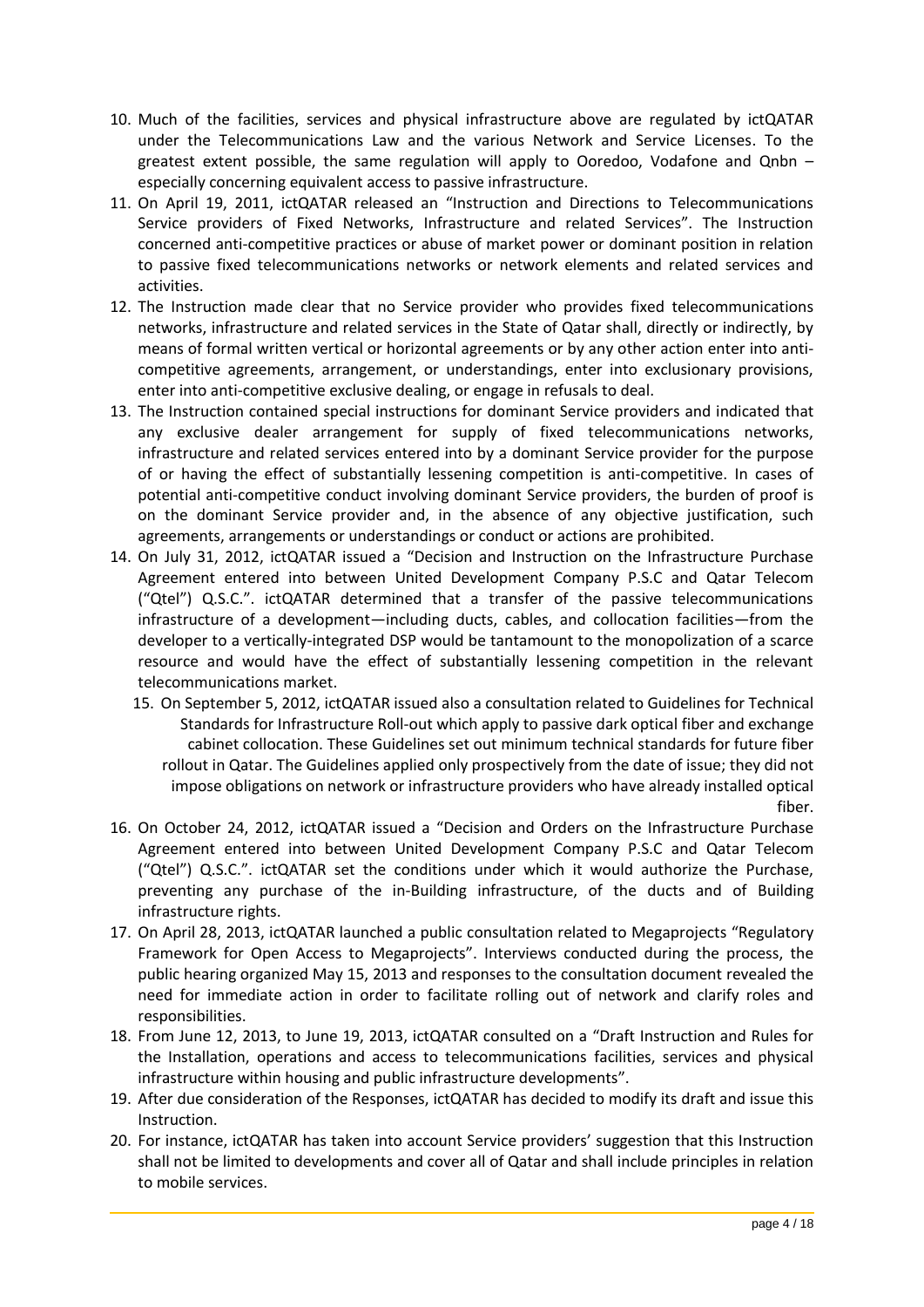- 21. This Instruction specify also how to address the existing situation, where infrastructure has already been rolled out or if access to a given infrastructure is not available.
- 22. This Instruction aims to provide clarity to those licensees and developers on regulatory requirements regarding installation, operations and access by licensed telecommunications networks and Service providers to all and any telecommunications facilities, services and physical infrastructure.
- 23. ictQATAR previous work on the matter and related issues, and the various documents and consultations engaged over the last two years with its stakeholders allows ictQATAR to define principles which will be completed in its overarching regulatory Framework.
- 24. Some additional work, e.g. infrastructure sharing regulation, infrastructure overlay for the entire geography of Qatar for passive infrastructure, or enhanced in-house cabling specifications, remains necessary and will be developed with the overarching regulatory framework. ictQATAR will address these issues as a matter of priority, as per its regulatory strategy.
- 25. As per ictQATAR Board decision, ictQATAR does not intend in the near future to authorize developers as Service providers. Developers may only deploy civil work passive infrastructure, as defined paragraph [70,](#page-11-0) and maintain such infrastructure. As a consequence, and in accordance with Article 9-2 of the Telecommunications By-Law, developers and building owners shall grant access to the passive civil works infrastructure free of charge.

### <span id="page-4-0"></span>**3 Legal basis for this Instruction**

26. Numerous provisions of the Telecommunications Law and By-Law provide the General Secretariat of ictQATAR with legal authority to order Service providers and developers to guarantee "open access" in Developments for all licensed Service providers and to forbid exclusivity over (or variant terms and conditions for) ducts, conduits, and risers in new and existing Developments.

#### <span id="page-4-1"></span>**3.1 General considerations**

- 27. ictQATAR is empowered to issue this Instruction and Rules pursuant to Articles 4, 5,6, 18, 19, 53, 54 and 62 of Telecommunications Law 34 of 2006, and pursuant to Articles 4, 5, 6, 46, 110, 112, 116 and 117 of Executive By-Law 1 of 2009 for the Telecommunications Law.
- 28. In addition, Article 53 of the Telecommunications Law empowers ictQATAR to set rules necessary for facilitating access to private and public property for the purposes of installing, operating and maintaining telecommunications facilities in accordance with the rules of the Telecommunications Law, and in coordination with the concerned authorities. ictQATAR has relied on Article 53 to develop and issue Guidelines on constructing radio stations and telecoms towers, to develop and issue Guidelines on accessing and sharing telecoms corridors in roadways, and to issue this Instruction.

#### <span id="page-4-2"></span>**3.2 General competition provisions**

- 29. ictQATAR has broad responsibility under the applicable legal and regulatory framework (ARF) to prevent anti-competitive practices in the telecommunication sector and protect customers of telecommunications services.
- 30. Much of ictQATAR's competition oversight responsibility derives from Chapter 9 of the Telecommunications Law. Article 40(4) and (5), in particular, empower ictQATAR to: (1) monitor and prohibit any abuse of market power or dominant position and anti-competitive practices; and (2) determine and apply appropriate procedures and arrangements to confront abuses of market power and anti-competitive practices in order to strengthen competition and safeguard the interests of customers and the public in Qatar.
- 31. Article 41 of the Telecommunications Law prohibits any anticompetitive practices by any network and Service provider. ictQATAR may determine whether the conduct of any of the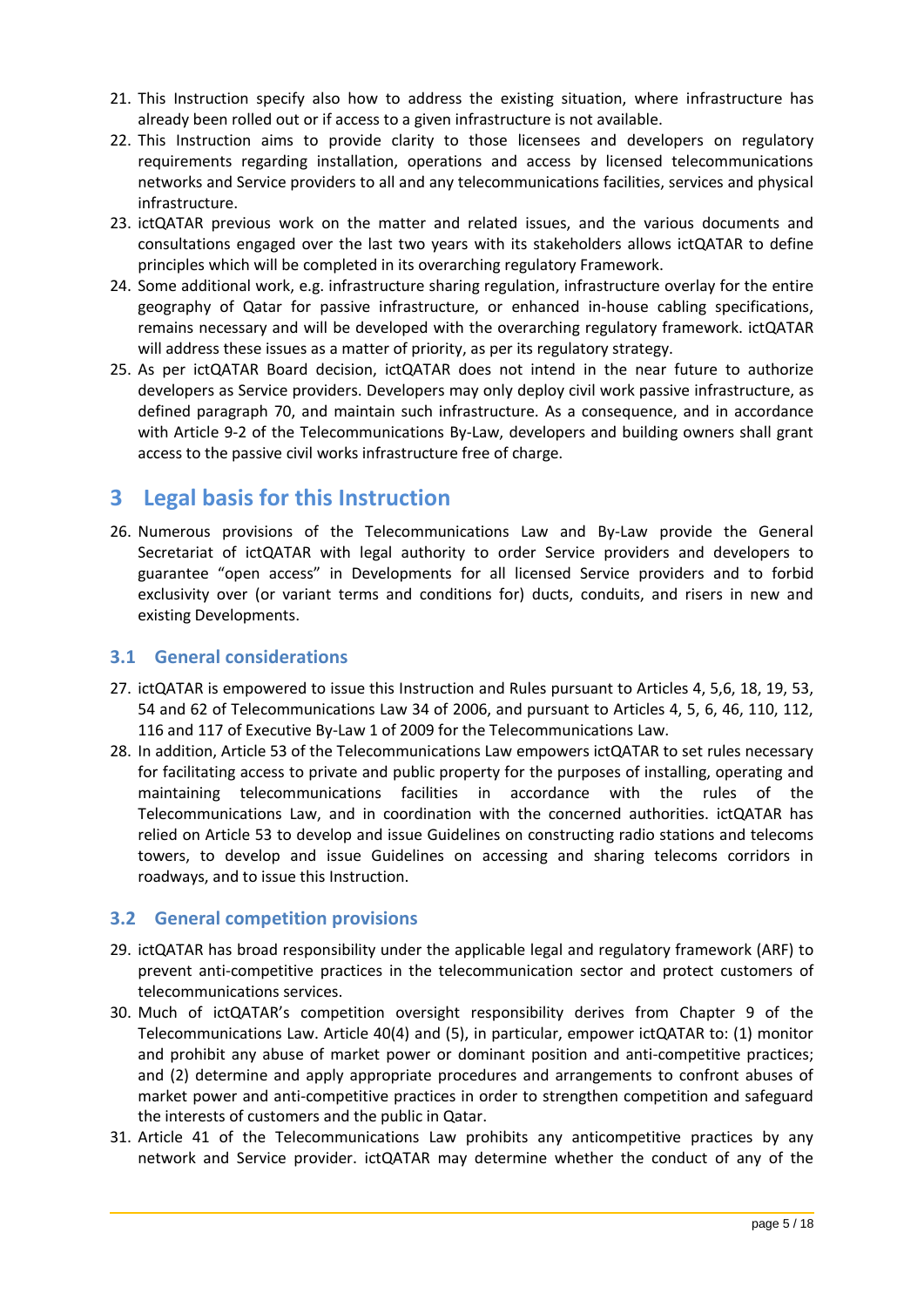Service providers constitutes an abuse of market power or dominance or is anti-competitive; should ictQATAR decide certain conduct is, it shall take all measures it deems appropriate.

- 32. Article 43(5) states that monopolising the use of scarce facilities or resources or exclusive use with the effect of denying a competing Service provider from using such facilities or resources or from enjoying its right to access shall be considered abuse of dominance. Article 43(9) specifies that performing any actions that have the effect of substantially lessening competition in any telecommunications market also shall be considered abuse of dominance.
- 33. Article 45 of the Telecommunications Law prohibits any person from engaging or participating in any practices that prevent or substantially lessen competition in telecommunications markets. Article 4 of the Telecommunications Law gives also ictQATAR the power to set and enforce the appropriate remedies to prevent Service providers from engaging or continuing anti-competitive practices;
- 34. Article 46 of the Telecommunications Law sets out that if a Service provider engages in anticompetitive practices or a dominant Service provider abuses its dominance, ictQATAR may remedy such anti-competitive practices or abuse of dominance. This also is reflected in Article (75) of the Telecommunications By-Law, which states that the General Secretariat may prohibit any other action or activities engaged in by a Dominant Service provider that the General Secretariat determines to have the effect or to be likely to have the effect of substantially lessening competition in any telecommunications market.

#### <span id="page-5-0"></span>**3.3 Access to facilities and Standards for Equipment**

#### <span id="page-5-1"></span>**3.3.1 Telecommunication Law and by-Laws**

- 35. Telecommunications infrastructure is not specifically defined in the Telecommunications Law, Executive By Law or in the Licenses issued to Ooredoo, Vodafone or Qnbn, but access to such infrastructure is defined very widely in Executive By-Law 1 of 2009 to include access to 'physical infrastructure' including '….buildings, ducts, masts….' and any other related infrastructure or spaces set aside for telecommunications cables and other network and equipment to be installed.
- 36. Article 53 of the Telecommunications Law also provides for ictQATAR to set the rules necessary for facilitating access to private and public property for the purposes of installing, operating and maintaining telecommunications facilities in accordance with the rules of this Law and in coordination with the concerned authorities.
- 37. Article 54 of the Telecommunications Law requires ictQATAR to determine the technical standards and specifications for telecommunications equipment and the approval requirements and procedures for conformity to such standards.
- 38. Articles 106 to 109 of the Executive By-Law provide for ictQATAR to facilitate access to private and public property for Licensees.
- 39. By-Law Article 110 empowers ictQATAR to prescribe regulation that requires any Service provider to allow other Licensees to have access to conduit, ducts, cabling, wire and space for switching facilities inside multi-tenanted buildings where historic or contractual arrangements create anti-competitive conditions in respect of such access. Such regulation shall prohibit any Service provider from providing, installing or continuing to service inside wiring, duct, conduit and related facilities unless the property owner also permits other duly authorized Licensees to have the same rights of access, absent a proof showing an undue burden to the property owner based on unusual circumstances.
- 40. Article 112 of the By-Law sets out that Service providers with existing telecommunications network facilities shall allow other Service providers, whom the General Secretariat have decided are entitled to co-locate, to co-locate their telecommunications network facilities on those existing facilities.
- 41. Article 116 of the By-Law provides that ictQATAR may issue regulations, rules, decisions, orders or notices related to access to private or public property, in coordination with other concerned authorities.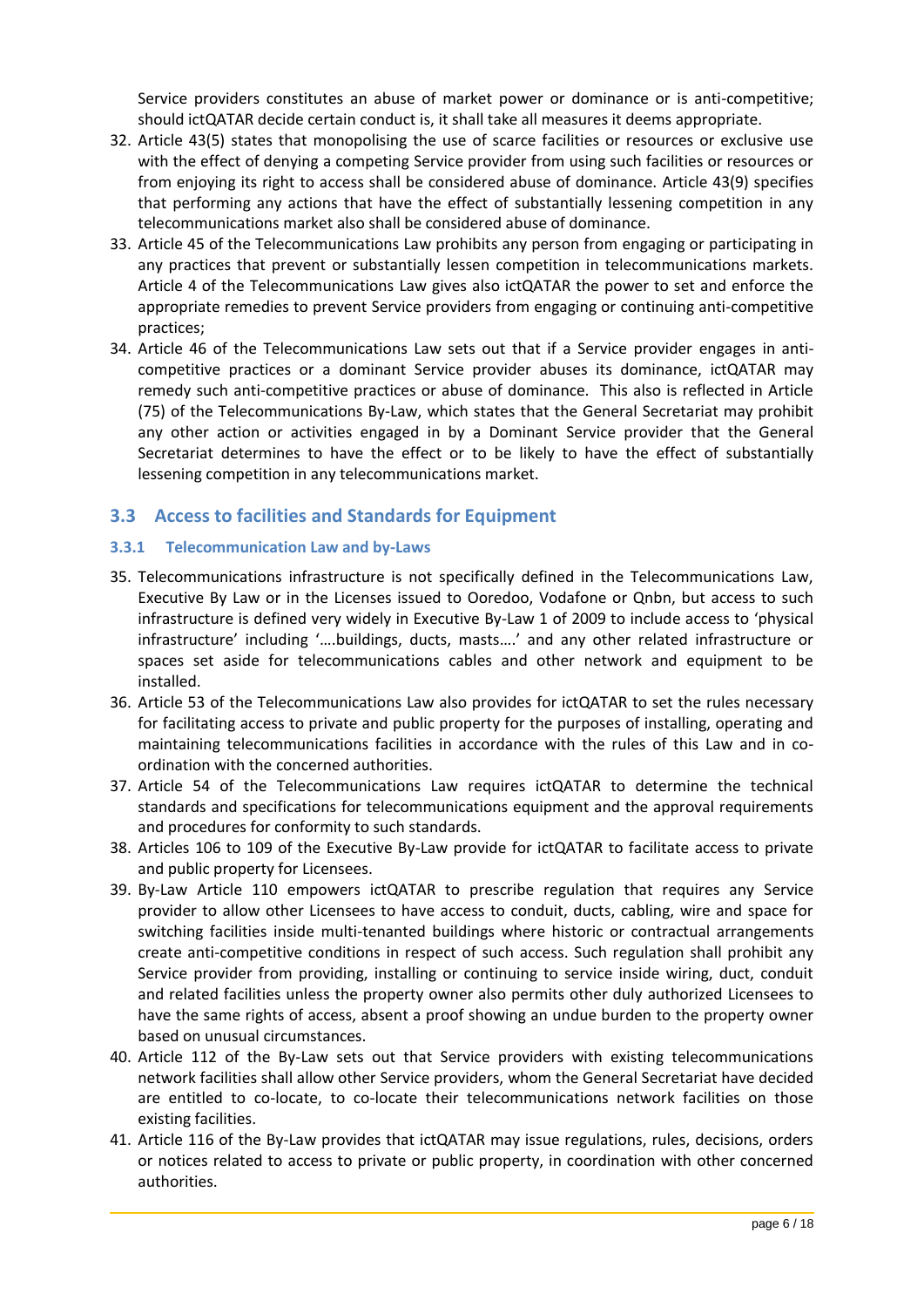42. Article 117 of the By-Law provides the ictQATAR may issue regulations, rules, orders or notices regarding technical standards and specifications and any other aspect of practice or procedure relevant to equipment standards.

#### <span id="page-6-0"></span>**3.3.2 Service provider Licenses**

- 43. The Fixed Licenses of each authorized Service provider (Ooredoo, Vodafone Qatar, Qnbn) require compliance with decisions of ictQATAR, especially those related to competition and access:
	- 1) Clause 4 of the Fixed Licenses require each Licensee to comply with the terms and conditions of its License and with all other aspects of the ARF.
	- 2) Clause 14.1 of the Ooredoo and Vodafone Fixed Licenses and Clause 13.1 of the QNBN Fixed License require each Licensee to comply with all decisions and regulations issued by ictQATAR, including specifically decisions and regulations governing access and competition.
	- 3) Clause 14.2 of the Ooredoo and Vodafone Fixed Licenses and Clause 13.2 of the QNBN Fixed License require each Licensee to take all reasonable and practicable steps and measures necessary to adapt their business practices and processes, organizational structure, network configuration or other aspects of its business to facilitate the introduction and development of competition in accordance with the decisions, orders, rules, and instructions of ictQATAR.
	- 4) Similar anti-competitive provision shall apply to all licenses

#### <span id="page-6-1"></span>**3.3.3 ictQATAR regulation**

- 44. In respect of access to and use of 'in-building' telecommunications infrastructure, ictQATAR issued a Determination on May 18, 2009 which set general and specific terms and conditions of access for new and existing buildings owned by landlords who had refused entry to a Service provider. This included an access seeker and an access provider having to obtain their own respective permissions and approvals from landlords to enter buildings to install infrastructure, but it also included sharing of some infrastructure by Ooredoo and Vodafone where it was not possible for a Service provider to install its own infrastructure in a building.
- 45. In April 2012, Ooredoo (formerly Qtel), Qnbn and Vodafone agreed upon "Internal Wiring Guidelines". With these Guidelines, Service providers intend to establish the minimum requirements to deploy state of the art and "future proof" networks and set out best practices. Their objective is that "*All design shall support a multi-operator environment of up to three operators*" (point 5.1), and "*the number of independent fibers shall be at least four* (point 5.2). These Guidelines also noted that typically, in-building cabling costs about 10% of the total network infrastructure (point 5.1). However, as ictQATAR agrees to the basic principle (four fibers per household), it also acknowledges their limitations as industry guidelines and their need to be re-assessed and re-issued as ictQATAR regulation.
- 46. In furtherance of it responsibilities regarding telecommunications standards and specifications, on September 5, 2012, ictQATAR issued a Consultative Draft "Technical Standards for Fiber Infrastructure Roll-Out". The Standards concluded that the State of Qatar's national goals, embodied in (among other instruments) the Telecommunications Law, required that all fiber optic telecommunications network in the country be deployed in a manner that allows for open, equal, non-discriminatory and viable access for all Service providers. The goals of the Standards included avoidance of duplication of investment through multiple overlapping deployments and ensuring open network access. The Standards required, among other things, Service providers to ensure sufficient space in central offices, distribution points, and other network locations to support multiple operators, and that four fiber strands be provided to each household. After consultation, ictQATAR has decided to work on an overarching framework to that regards. This Instruction and Rules are part of the future overarching framework.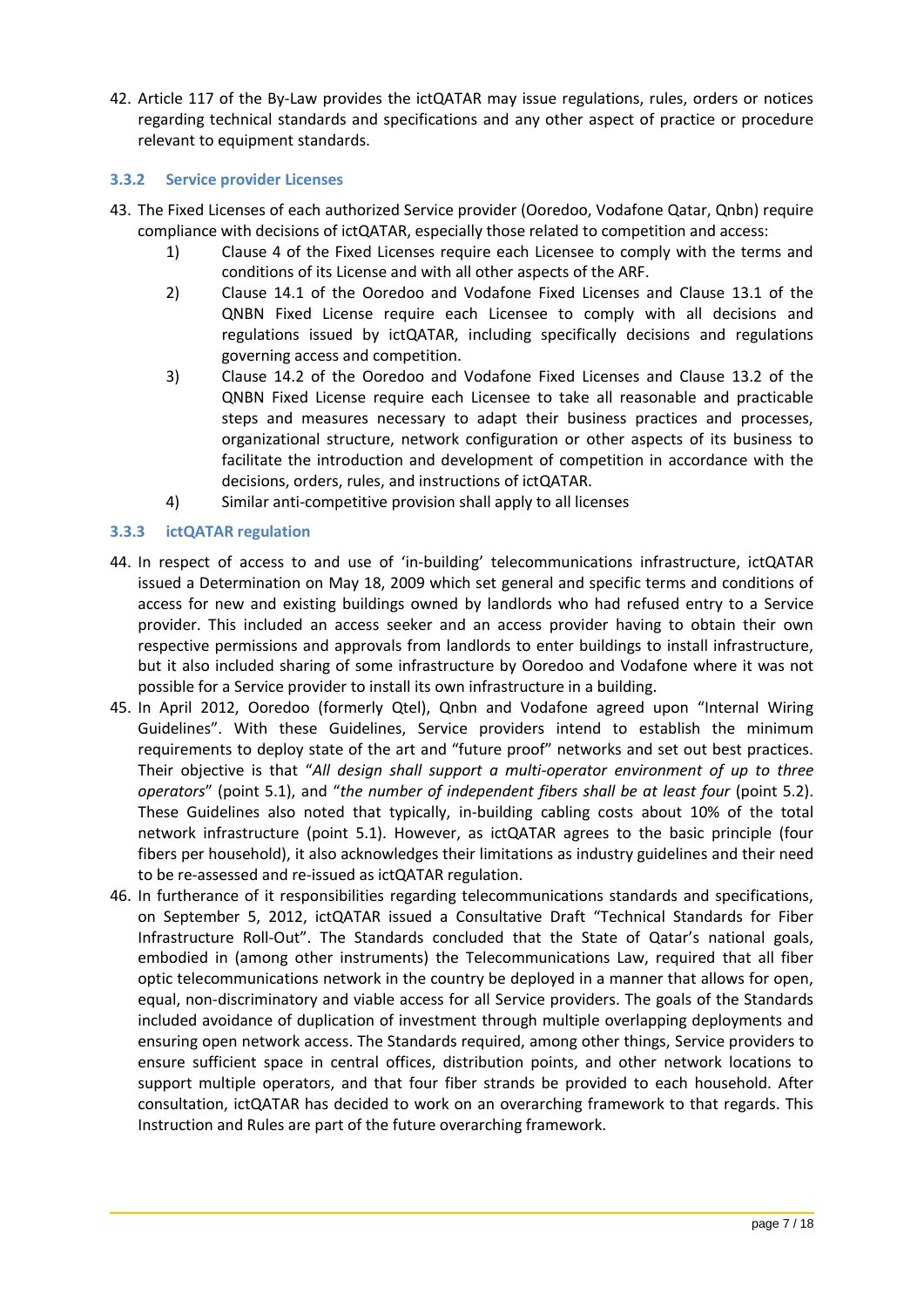#### <span id="page-7-0"></span>**3.4 ictQATAR's legal authority**

 $\overline{\phantom{a}}$ 

47. ictQATAR can exercise its legal authority in three ways: (1) direct authority over Licensed Service providers pursuant to the Telecommunications Law, Executive By-Law, and Licenses; (2) direct authority over property owners under the Telecommunications Law; and (3) as an exercise of authority necessary to execute its legal responsibilities.

#### <span id="page-7-1"></span>**3.4.1 Direct authority over Service providers**

- 48. ictQATAR has plenary authority over licensed Service providers. Articles 18, 19, 41, 46, and 54 of the Telecommunications Law provide ictQATAR with direct authority to require licensed Service providers to guarantee open access to their facilities and to prohibit them from entering into exclusive arrangements, and to require them to provide sufficient capacity for 3 Service providers. These Articles authorize ictQATAR to mandate an open access regime and prohibit Service providers from acts that undermine competition. They also give ictQATAR authority to set technical standards for telecommunications networks. In addition, Service providers' individual Licenses reinforce ictQATAR's authority in this matter. In particular, the Licenses require Licensees to comply with decisions, instructions, and orders of ictQATAR related to access and competition, and to adapt their business practices and processes and their equipment and related network configurations to facilitate competition in accordance with the decisions, orders, rules, and instructions of ictQATAR.<sup>1</sup>
- 49. ictQATAR considers that the exercise of its authority over Service providers in this Instruction is in the best interest of the Qatari people. In the absence of regulation, Service providers could restrict access to networks via exclusive arrangements that reduce consumers' choice of Service providers and raise prices. In this Instruction, ictQATAR intends to solve this concern by guaranteeing open access to networks in Developments and banning exclusive arrangements because they reduce competition for communications and information technologies in Developments. This Instruction is in line with ictQATAR's past efforts to ensure open access to telecommunications facilities in Qatar.<sup>2</sup>
- 50. ictQATAR decision to ban exclusive arrangements is consistent with international best practices. In the European Union, national regulatory authorities are specifically empowered to require operators to provide co-location or other forms of facility sharing.<sup>3</sup> In the United States, the Federal Communications Commission was authorized to ban exclusive arrangements between cable television providers and owners of multi-dwelling units.<sup>4</sup> ictQATAR considers that these arrangements should be prohibited because they have an anti-competitive effect on the telecommunications market in Qatar to the detriment of the Qatari customers.
- 51. Requiring four fiber optic strands in each development and connecting each building to the nearest central office is also consistent with ictQATAR's legal authority and will serve the best interest of the Qatari public. This action is necessary for ictQATAR to fulfill its duties under Article (19) of the Telecommunications Law to promote appropriate, effective and low cost interconnection between telecommunications networks, promote access to facilities, and promote the growth of competitive telecommunications services markets. This action also is necessary to ictQATAR's implementation of competition policy pursuant to Chapter Nine of the Telecommunications Law. ictQATAR's action here will ensure that residents of Developments have adequate choice in Service providers and the ability easily to switch Service providers.

<sup>1</sup> ictQATAR's authority to set mandatory terms for interconnection and access further is reinforced by the presence in each License of an Annexure F, setting procedures and substantive requirements for interconnection and access.

<sup>2</sup> *See Decision and Instruction on the Infrastructure Purchase Agreement entered into between United Development Company P.S.C and Qatar Telecom ("Qtel") Q.S.C.*, ICTRA 2012/07/31, 58, 71 (July 31, 2012); *Regulatory Framework for Open Access to Developments*, Consultation Document, ICTRA 2013/04/28 (April 28, 2013).

<sup>3</sup> *See* Directive 2002/19/EC of the European Parliament and of the Council of March 7, 2002 on access to, and interconnection of, electronic communications networks and associated facilities (Access Directive), as amended by Directive 2009/140/EC of the European Parliament and of the Council of November 25, 2009.

<sup>4</sup> Exclusive Service Contracts for Provision of Video Services in Multiple Dwelling Units and Other Real Estate Developments, 22 F.C.C.R. 20235 (2007); Nat'l Cable & Telecommunications Ass'n v. FCC, 567 F.3d 659 (D.C. Cir. 2009).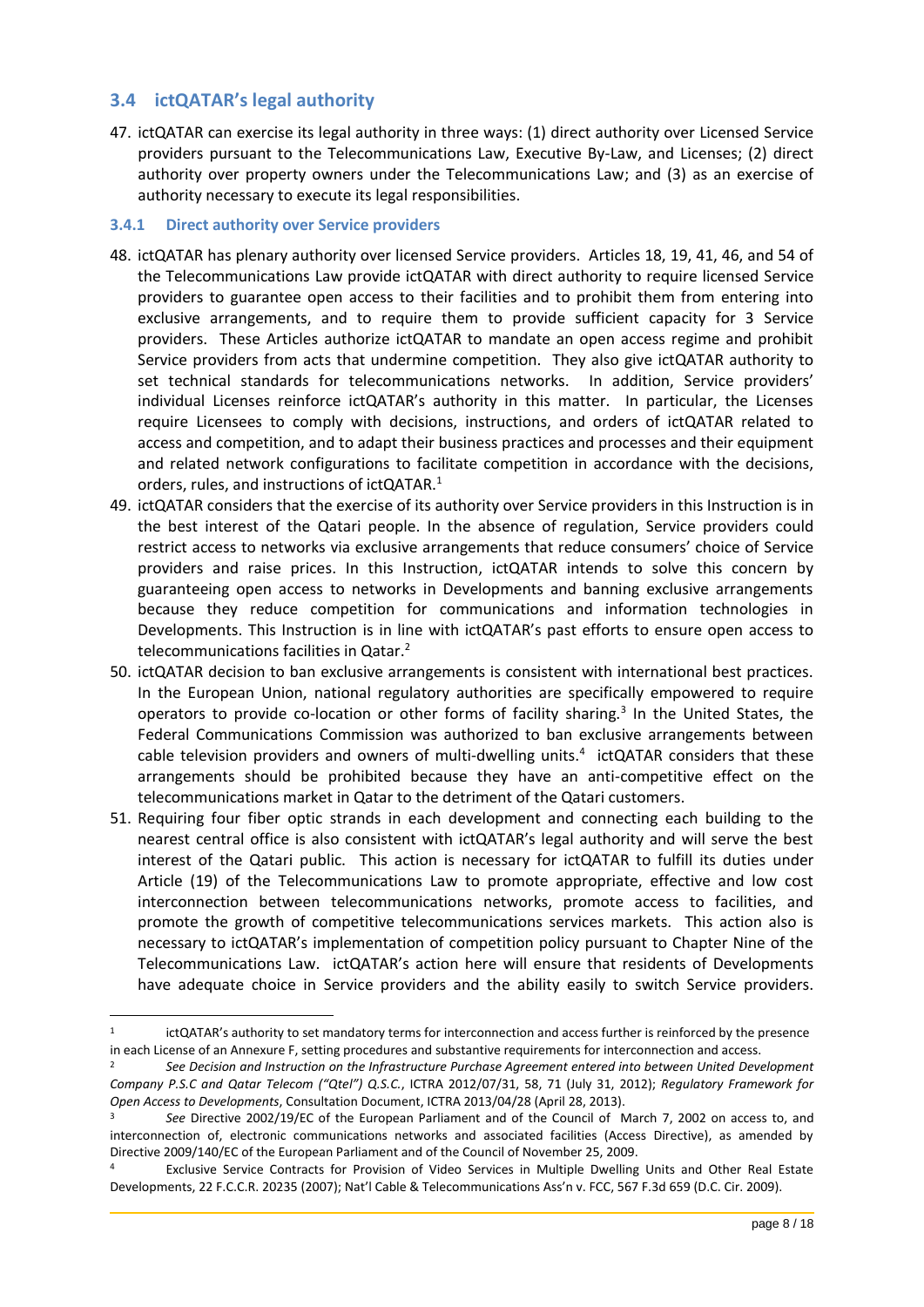Moreover, this action is required for ictQATAR to ensure the continued development of full facilities-based competition in the fiber to the home market in Qatar.

52. Additionally, requiring four fiber strands at the time of the first network roll-out will promote efficiency by avoiding duplication in investment and minimize disruption due to multiple fiber deployments. This requirement also is made pursuant to ictQATAR's ability to set telecommunications standards, and the Licensees' obligation to adapt their business practices and network configurations to conform to ictQATAR's decisions and orders.

#### <span id="page-8-0"></span>**3.4.2 Direct authority over developers and building owners**

- 53. ictQATAR's authority to regulate developers is equally robust and uncontestable. Articles 45 and 53 are not limited to Service providers. They allow ictQATAR to ensure developers comply with its open access regime and ban exclusive arrangements.
- 54. Article 45 prevents all "*person[s]" from engaging in practices that would lessen competition in the telecommunications market",* in contrast to other provisions on anti-competitive practices that are expressly limited to "Service providers."<sup>5</sup> As such, Article 45 is intended to apply to a broad subset of the population, beyond Licensees.
- 55. Similarly, Article 53 empowers ictQATAR to set generally applicable rules governing access to property for installing telecommunications facilities. Article 116 of the By-Law amplifies ictQATAR's authority to issue notices related to access to private property pursuant to the Telecommunications Law. In both cases, ictQATAR's powers related to property access apply broadly, to property owners as well as others.
- 56. Exercising its authority over developers will serve the interests of the Qatari people. Not only are exclusive arrangements anti-competitive, they substantially lessen competition in telecommunications markets by raising prices and restricting consumers' choice of Service providers. ictQATAR Instruction to guarantee Service providers open access to Developments and buildings facilitates access to private property for the purposes of installing, operating, and maintaining telecommunications facilities. This action is consistent with the Telecommunications Law, supported by Articles 110 and 112 of the By-Law, and made in co-ordination with other concerned authorities in Qatar.

#### <span id="page-8-1"></span>**3.4.3 Authority over developers necessary to the fulfillment of ictQATAR's responsibilities**

- 57. ictQATAR also possesses authority over developers because regulation of property owners is necessary to ensure the effective performance of ictQATAR's responsibilities to the people of Qatar.
- 58. ictQATAR is responsible for protecting the Qatari people from anti-competitive practices. Article 2 of the Telecommunications Law requires ictQATAR to, among others, encourage competition and the deployment of advanced and innovative technologies in Qatar, identify and address anticompetitive practices, and ensure access to networks. In addition, Articles 4(4), 4(8), and 40 require ictQATAR to protect the Qatari people from anti-competitive practices. Law No. 36 Article 5 mandates also, in its Articles 18 and 19, ictQATAR to ensure access to telecommunications networks.
- 59. ictQATAR's ability to perform these responsibilities would be substantially hindered without legal authority over developers. If developers were able to restrict access to telecommunications facilities or reduce competition, ictQATAR would not be able to fulfill its role in addressing anticompetitive practices, nor would ictQATAR be able to fulfill its responsibility of ensuring Service providers have the ability to access telecommunications networks in Qatar. Thus, ictQATAR can conclude that exercising authority over developers is imperative if ictQATAR is effectively to perform all of its responsibilities.

 $\overline{a}$ 

<sup>5</sup> *See, e.g.*, Telecommunications Law, Art. (46) ("If a service provider engages in anti-competitive practices . . . .").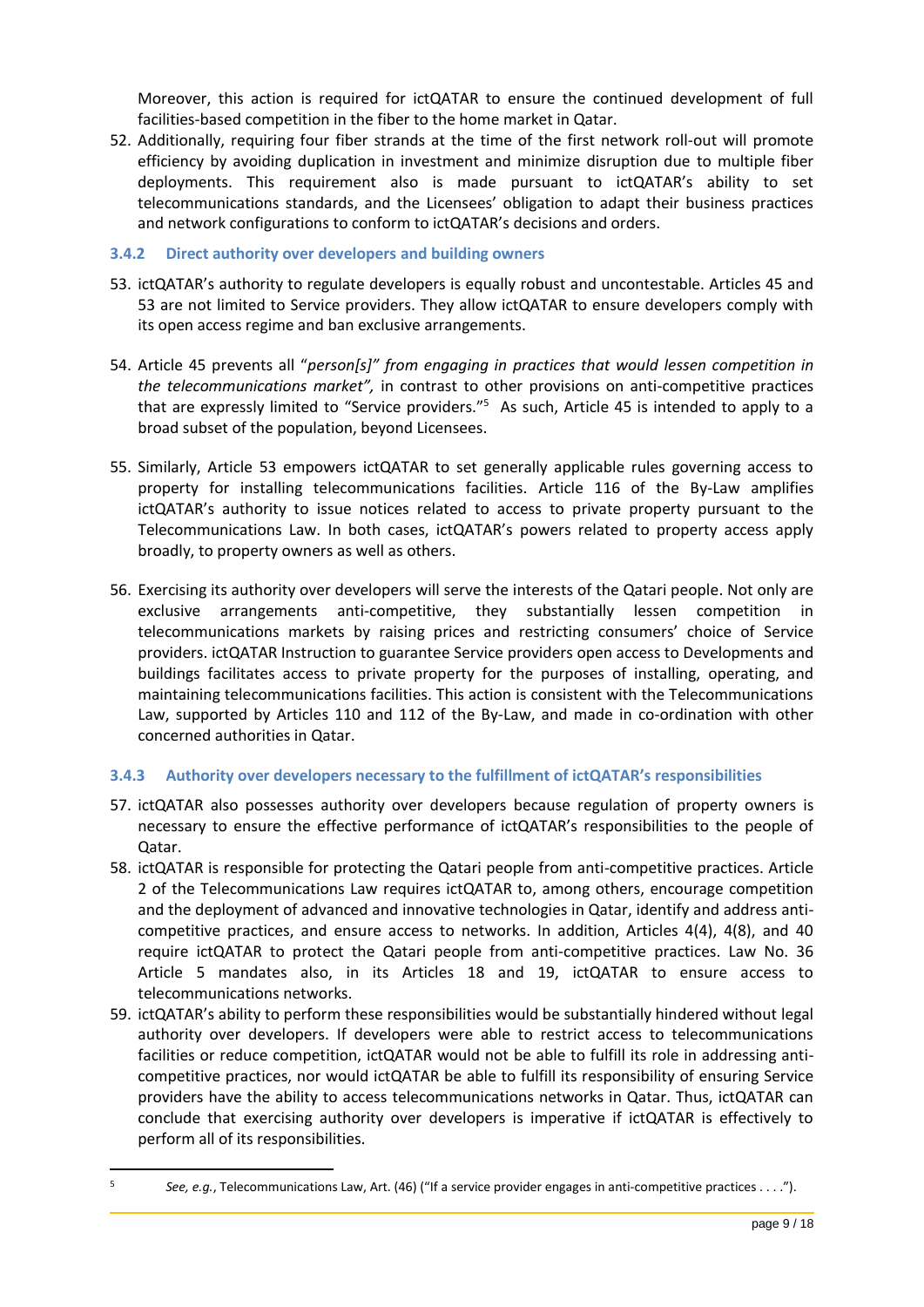- 60. The Telecommunications Law provides ictQATAR with authority to take actions that are necessary to ensure the effective performance of ictQATAR's responsibilities to the Qatari people. Articles 4(11), 5, and 19(4) of the Telecommunications Law authorize ictQATAR to issue instructions and notices ensuring that the provisions of the Telecommunications Law and its Executive By-Law are complied with. Articles 4, 5, 6, and 116 of the By-Law amplify ictQATAR's authority to issue decisions that are necessary to carry out the provisions of the Telecommunications Law. These provisions provide ictQATAR with broad authority to take actions that are necessary to fulfill the objectives of the Telecommunications Law.
- 61. ictQATAR exercises its authority today because this Instruction to require developers to guarantee open access and comply with its ban on exclusive arrangements will establish a procompetitive environment in Qatar that will further ictQATAR's objectives and protect the Qatari people. ictQATAR Instruction will ensure the availability of high quality telecommunications services to residents and businesses within the Developments at affordable and competitive prices. It will also encourage competition in the Developments by allowing the Qatari people to choose from two or more different Service providers. ictQATAR Instruction addresses anticompetitive practices by banning exclusive arrangements that tend to lessen competition and harm the Qatari people. ictQATAR also takes this action to guarantee Service providers access to telecommunications facilities in Qatar. ictQATAR therefore concludes that ictQATAR's regulation of developers is necessary to ensure the effective performance of ictQATAR's responsibilities to the Qatari people.<sup>6</sup>

### <span id="page-9-0"></span>**4 Instructions to ensure Open Access**

- 62. ictQATAR is mindful that Qatar's future landscape may become dominated by a small number of large developments. This Instruction will provide guidance for real estate developers and building owners to get a state of the art and future proof telecommunication infrastructure rolled out, to the benefit of the customers. Such infrastructure is necessary to provide the high speed services which will increase the attractiveness of the development for residential and business tenants.
- 63. If Open Access is not provided for in Qatar, large portion of the fixed market will be foreclosed.
- 64. To fulfill ICT 2015, Qatar National Broadband Plan and Qatar 2030 Vision, world class infrastructures shall be deployed in Qatar. These world class infrastructures call for the highest quality standards, multiple choices for the customers and high capacity for businesses and large corporations.

#### <span id="page-9-1"></span>**4.1 General provisions**

65. ictQATAR has reviewed the responses to its public consultations on the "Regulatory Framework for Open Access to Megaprojects", the "Draft Instruction and Rules for the Installation, operations and access to telecommunications facilities, services and physical infrastructure within housing and public infrastructure developments" and analyzed the ARF.

In order to ensure Open Access ictQATAR decides that:

- 1) End users must have the possibility to choose between the offers of all and any Service provider to the public licensed in Qatar.
- 2) Arrangements which have a negative impact on competition, i.e. exclusionary or exploitative effects, between Service providers and/or Developers and/or Building Owners are forbidden<sup>7</sup>.
- 3) Capacity for at least three Service providers' networks must be provided.

<span id="page-9-2"></span> $\overline{a}$ 

<sup>6</sup> ictQATAR's recognition of its authority as necessary to fulfill its legal mandates is consistent with international best practices. For example, in the United States—under the doctrine of "ancillary authority"—the Federal Communications Commission exercised authority over cable television providers at a time when such authority was necessary to ensure the effective performance of the U.S. regulator's responsibilities over television broadcasting. *United States v. Southwestern Cable*, 392 U.S. 157 (1968).

<sup>7</sup> Cf April 19, 2011 Notice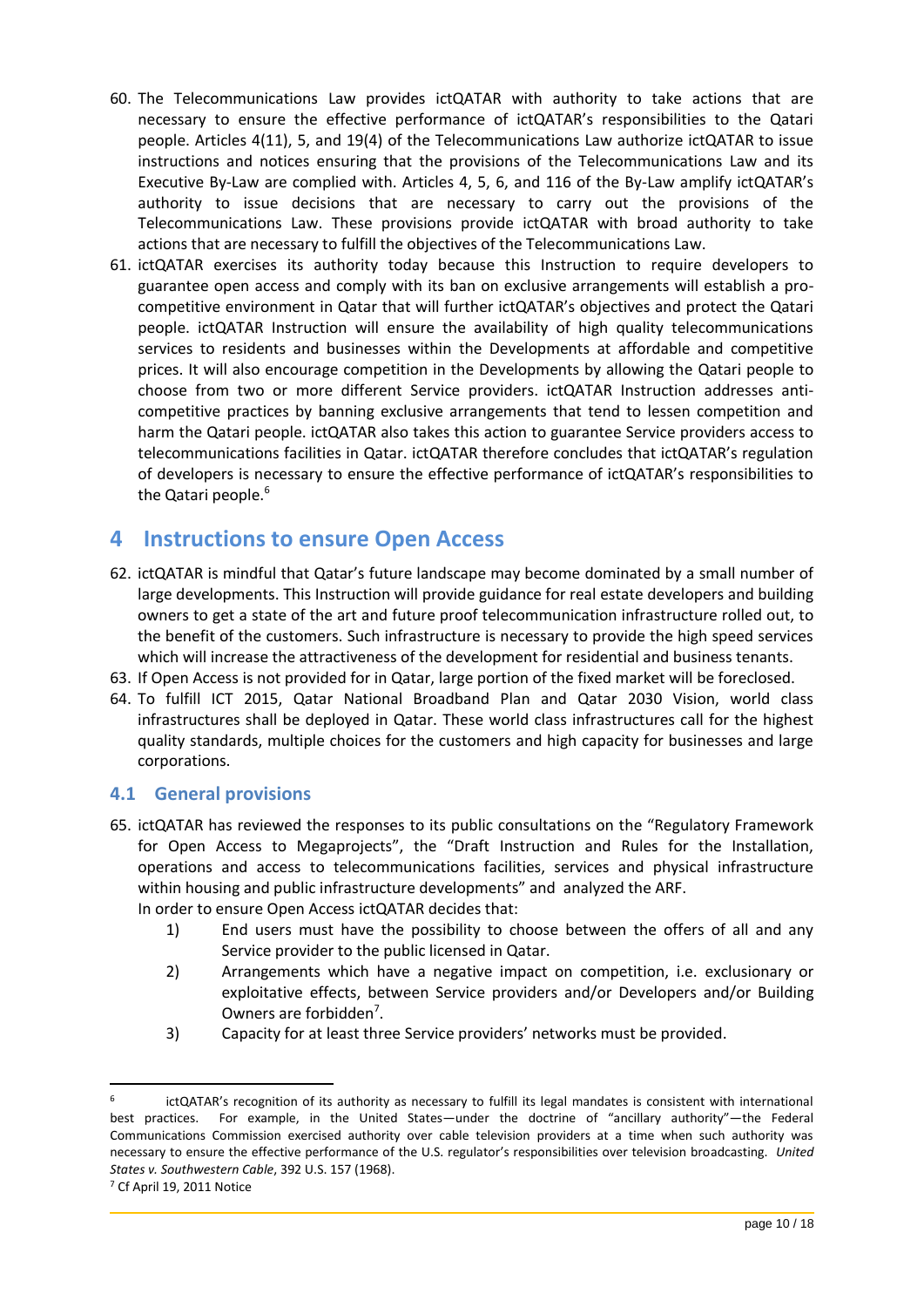This includes that all infrastructure as e.g. Passive Infrastructure Civil Works, inbuilding wiring and fiber installed between buildings and the central office must have sufficient capacity for at least three Service providers' networks.

4) Each fiber deployment must include at least four  $(3+1)$  fiber strands<sup>8</sup>—one for each of the three Service providers and one spare. The first Service provider rolling out fiber must install this capacity from the Central office to the Telecom room. The developer/building owner will install this capacity from the telecom room to the end user.

This will:

- i. prevent monopolization of scarce resources,
- ii. provide equal and fair treatment of all operators,
- iii. ensure a pro-competitive outcome,
- iv. install future proof networks, with enough capacity to enable services requiring a large amount of bandwidth, as well as to convey smart city services and any other services necessary for the Megaproject themselves.
- 5) Fiber strands sufficient to support indoor and outdoor mobile platforms have to be rolled out in addition.
- 6) The Internal Wiring Guidelines must be adhered to by Service providers and Developers / Building Owner. In-house-cabling must be based on at least four fiber strands for each dwelling<sup>9</sup>.
- 7) Developers must make available, free of charge, sufficient duct and collocation space (telecom rooms in basements and on the floors, central office room) to accommodate at least three Service providers.
- 8) Where possible separate sub-ducts for the three operators are to be installed by the Developers.
- 9) Two Open Access points are foreseen, where Service providers can get access to the fiber infrastructure:

i. In the telecom room in the building (typically in the basement), if space permits;

- ii. In the (central) office.
- 10) Any disputes between either the Service providers and/or the Developers/Building Owners in relation to this Instruction will be directed to ictQATAR without any undue delay.

 $\overline{a}$ 

<sup>8</sup> Strands depend on the underlying technology used. For GPON a strand is a physical fibre, for P2P it is a fibre pair

<sup>&</sup>lt;sup>9</sup> For the avoidance of doubt a dwelling refers to a single unit, e.g. an apartment or office.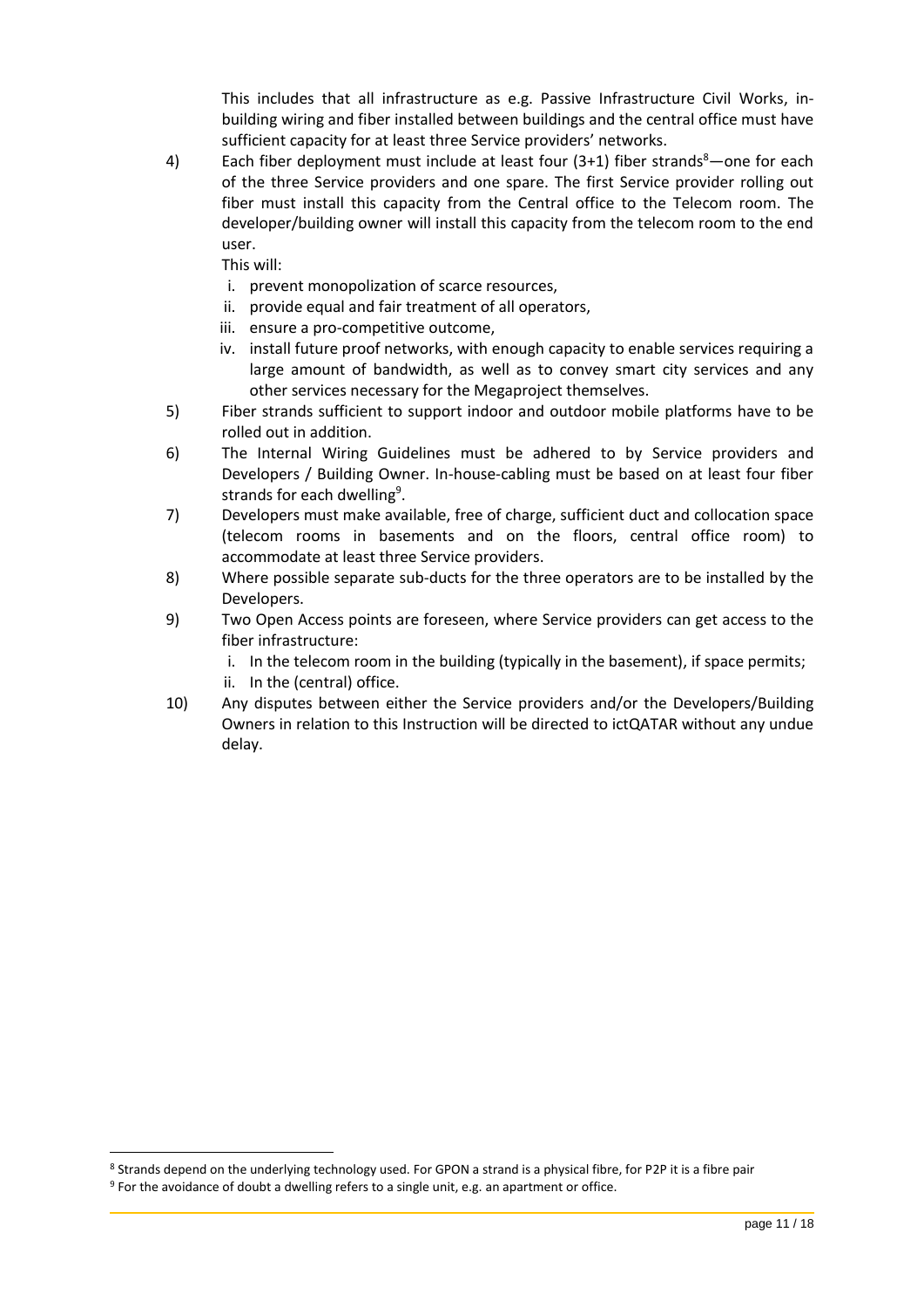66. A generic roll out can be depicted as follows:



(1) HOP in CO

The SP has to cater for collocation space (2) (3) (4) (5) rollout can be in either in P2P or  $3xGPON$  (9) Collocation can be inside the building (6) IWG apply in any case, except for office buildings (6) IWG apply in any case, except for office buildings (10) SP r

FTT"B" 10 **HOP** Handover Point FTT"B" Fiber to the Building SUPERSON SUPERSON SUPERSON SINGLE DWELLING SUPERSON SUPERSON SUPERSON SINGLE DWELLING FTTP Fiber to the Premise Multi During Units Open Multi Department of the Multi During Units Open Multi During U<br>Service provider Community Community Community Community Community Community Community Community Open Multi D Service provider Core Core network Core Core network

(7) Core network/backhaul to done by each SP

(10) SP rolling out the fibers, has to cater for a sufficient amount of additional P:P fibers for e.g. connection of office buildings, for micro, macro, picocells ...

| FTT"B" | 10                    | <b>HOP</b> | <b>Handover Point</b>             |
|--------|-----------------------|------------|-----------------------------------|
| FTTP   | 2.3.4.5               | <b>ODF</b> | <b>Optical Distribution Frame</b> |
| FTT"B" | Fiber to the Building | <b>SDU</b> | Single Dwelling Unit              |
| FTTP   | Fiber to the Premise  | <b>MDU</b> | Multi Dwelling Unit               |
| SP     | Service provider      | Core       | Core network/backhaul             |
|        |                       |            |                                   |

- 67. ictQATAR wishes to remain as technology neutral as possible. Nevertheless, ictQATAR recognizes the added flexibility and capability of P2P over GPON. Therefore ictQATAR recommends using a P2P architecture, where technically feasible.
- 68. Agreements or arrangements which have or might have a negative impact on competition are forbidden
- 69. With control over scarce resource, Service providers would have incentives and ability to restrict competition. Scarce resources includes amongst others, but not limited to, Passive Infrastructure Civil Works and Building Rights.
- <span id="page-11-0"></span>70. Passive Infrastructure Civil Works means civil works inside and outside buildings. This includes amongst others but are not limited to: ducts/conduits, risers, cable trays, manholes, cabinets, collocation spaces as telecommunication rooms and central offices. Passive Infrastructure Civil Works is a finite resource and cannot easily be replicated or substituted. For example, replicating duct infrastructure would require disruptive and expensive civil works likely to not receive consent by the developer. In a development, the most common alternative to ducts (risers) – that of additional exterior cable canals - would not be acceptable to discerning residents. The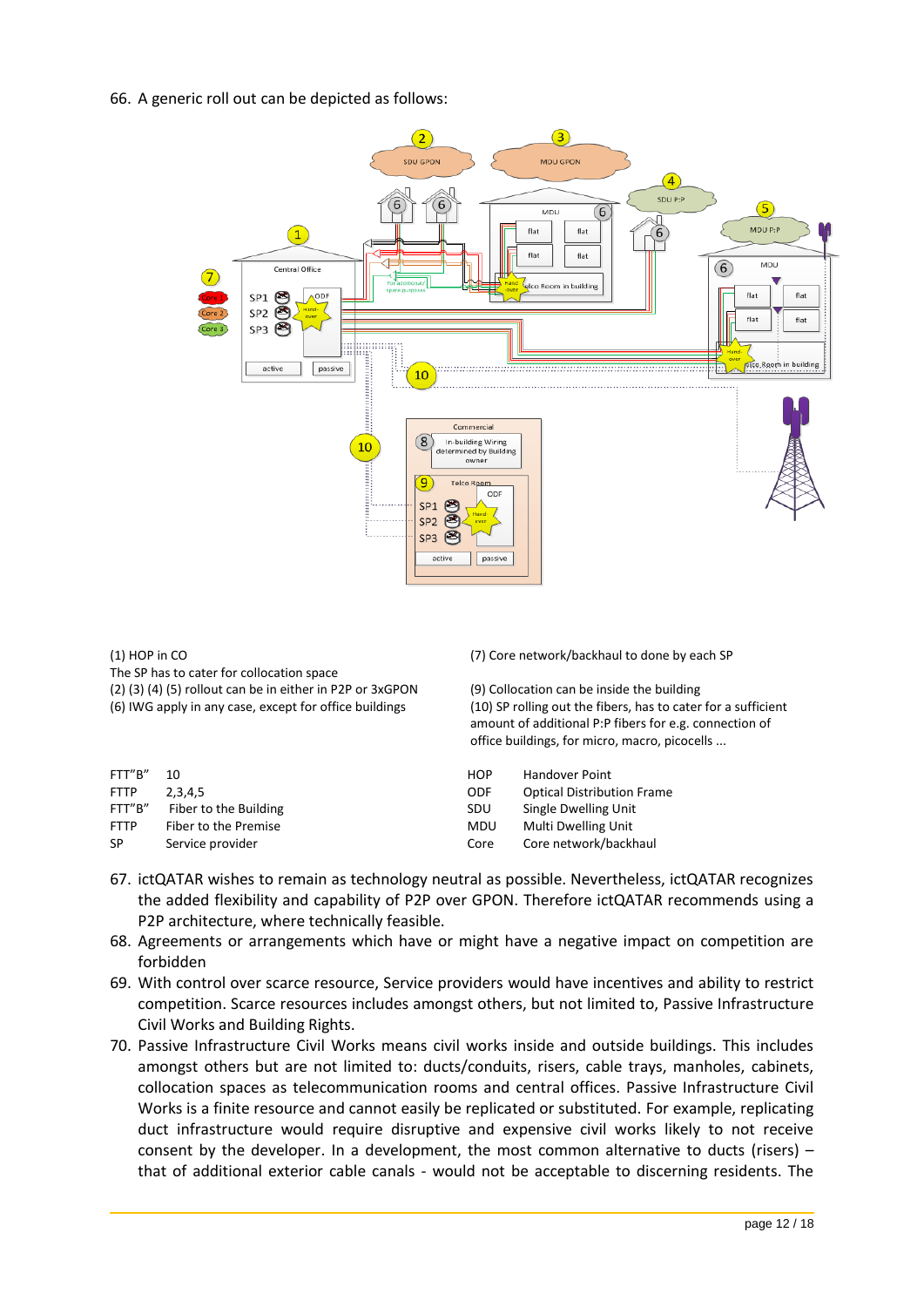provision of alternative collocation space is time and cost intensive. By obtaining control over the ducts or other scarce infrastructure, Service providers are in the position to restrict commercially viable access for other operators by providing access to such infrastructure at artificially high costs. This is because Service providers compete in the same retail (and wholesale) markets with the providers to whom they would be providing such access. Therefore Service providers would have the incentive to charge unreasonably high prices for retail costs and drive out competition in the retail market segment.

- 71. Building Rights are finite since they are only initially available at the time of the Development, and therefore are scarce. The owner of these Building Rights has the ability to control the type of telecommunication infrastructure rollout. Such building rights need to remain with the Developer / Building Owner to ensure equal access to private properties for all Service providers to "construct, maintain or operate telecommunications network facilities…", Telecommunications By-Law, Chapter 10. The risks of anticompetitive conduct are far greater would such rights be transferred to a Service provider.
- 72. The wholesale offer for passive services must be all-encompassing and non-discriminatory to ensure functional open access. This means that the wholesale offer includes all relevant service descriptions, stipulations and SLA, etc.
- 73. Non-discrimination means that the Service provider is offering the same services at the same conditions to other Service providers, the Service provider is offering itself. Pricing and costing is according to the ARF.
- 74. If exclusive agreement or arrangements with an exclusionary effect were to be concluded, Service providers would be able to appreciably impede competition if it could acquire the Passive Infrastructure Civil Works. As such, completion of such agreements would constitute an abuse of dominance in violation of Article (43)5 ("*monopolizing the use of scarce facilities or resources or exclusive use*") and Article (43)9 (actions "*that have the effect of substantially lessening competition in any telecommunications market*") of the Telecommunications Law.
- 75. The restriction of competition through acquisition of scarce infrastructure from Developers/Building Owner would adversely impact the people of Qatar. Specifically, foreclosing access to wholesale products will reduce the ability of other Service providers to compete and to innovate thereby having downstream effects in the retail markets. The restriction of competition would have an adverse effect on the residents of Qatar by limiting consumer choice and exposing them to potentially lower quality and a limited range of service offerings.
- 76. Therefore, Service providers and Developers/Building Owners are prohibited from entering into any arrangements or agreements which have or might have a negative impact on competition. This refers specifically to agreements or arrangements with exclusionary or exploitative effects for the purposes of this Instruction. This means specifically
- 77. Developers/Building Owners are therefore not allowed to sell Passive Infrastructure Civil Works to Service providers.
- 78. Developers/ Building Owners are not allowed to transfer any form of Building Rights to Service providers.
- 79. Developers/Building Owners must grant Rights of Way to the Service providers.
- 80. This is consistent with the policies and decisions expressed in the April 19, 2011 Notice and Directions to Telecommunications Service providers of Fixed Networks, Infrastructure and related Services on Anti-Competitive Conduct, the July 31, 2012 Decision and Instruction on the Infrastructure Purchase Agreement entered into between United Development Company P.S.C and Qatar Telecom ("Qtel") Q.S.C., and the October 24, 2012 Decision and Orders on the Infrastructure Purchase Agreement entered into between United Development Company P.S.C and **Qatar Telecom ("Qtel")** Q.S.C.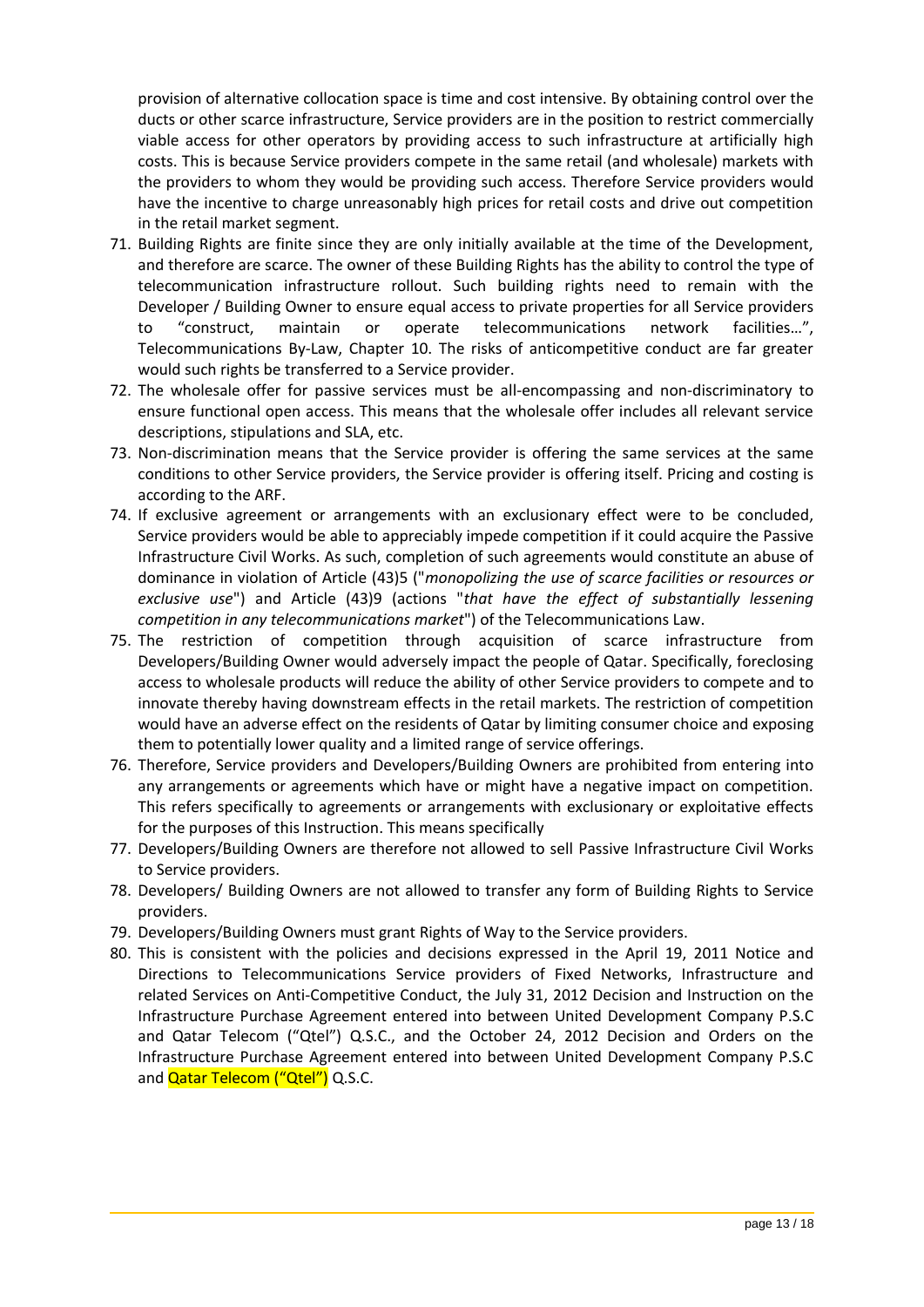#### <span id="page-13-0"></span>**4.1.1 The first Service provider rolling out shall install capacity for at least 3 Service providers**

81. At least three Service providers must be able to offer their services to the end users (retail level).



Nota Bene: It is ictQATAR understanding that Ooredoo rolls its network according to option 0, whereas Qnbn has selected option 1.

- 82. The public consultations on the "Regulatory Framework for Open Access to Megaprojects" and the "Draft Instruction and Rules for the Installation, operations and access to telecommunications facilities, services and physical infrastructure within housing and public infrastructure developments" provided opportunity for stakeholders to express their views on the possible architecture and the cost implications.
- 83. Responses to these consultations have reflected divergent views. For instance, one Service provider suggested following the French regulatory framework for fiber roll out. However, this model cannot be reproduced as such for Qatar, due to the size and nature of the territory, to the nature of competition (4 Service providers, authorized for both fixed and mobile networks and services, and several local and/or regional public infrastructures). Typically, under the French Framework, each Service provider willing to roll its local loop network in a given area shall:
	- 1) Inform its competitors several months in advance, to allow them to share the investment and to prepare their own transport network
	- 2) Accept to either rent or sell the fiber rolled,
	- 3) Accept co-investments in the network already rolled without "premium" if the decision to co-invest is taken 2 years after,
	- 4) Built a GPON and/or a P2P architecture, depending on the requests from its competitors (In practice, one Service provider rolls a P2P architecture)

Furthermore, under the French regulatory framework, Service providers do not have coverage obligation for fixed services, apart from Orange, under its universal service obligation. Orange grants access to the relevant elements of its network on a non-discriminatory basis and according to regulated cost-oriented access charges to the others Service providers.

Therefore, a transposition of this framework to Qatar would imply, inter alia (1) a much more stringent regulation imposed on Ooredoo, including setting the wholesale services it shall provide and the related cost-oriented charges, (2) adopt a regulation imposing both P2P and GPON infrastructures, (3) allow Service provider to request extra fibers on their own volition, even several years after the network has been rolled.

84. The same Service provider claims that ictQATAR rules are imposing an excessive burden on Service providers.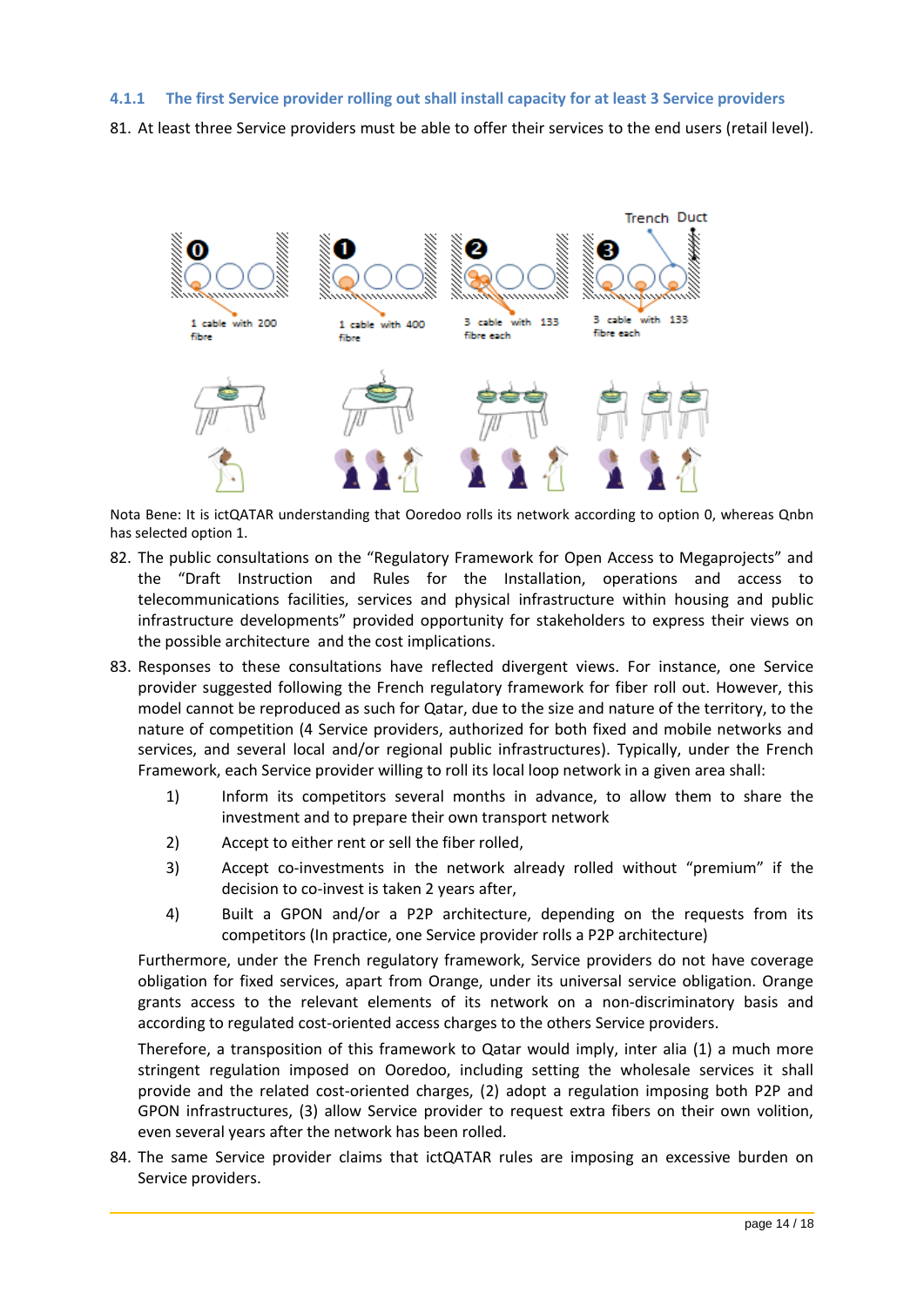85. This statement is not sustained by any evidence, such as figures flowing from its own accounting system, and/or comparable cost analysis. The said Service provider does not submit actual, Qatari cost. The Service provider refers only to a general study conducted in England, stating that increasing the number of fiber from 1 (+1 spare) to 3 (+1 spare) would increase costs for Service providers by 30 to 40%.

The Service provider's statement voluntarily omits that:

- The number of fibers in a cable has little influence on the cost of deployment. In reality it is the method of deployment, which has the main cost influence.
- Fiber cables have a huge economy of scale a cable with 20 pairs of fiber costs much less than two cables of 10 pairs. Therefore, laying a larger cable which includes two additional strands, when installing the network can be done at a very low incremental cost, as the Service provider will have to pay only for the fiber itself and not for the civil work.
- Cable sizes are largely standardized
- 86. This allegation is not consistent with the Internal Wiring Guidelines agreed to by the Service providers where they observe that on-property cabling typically costs about 10% of the total network infrastructure.
- 87. Studies conducted by ictQATAR concur. ictQATAR finds that increase in cost is around 6 to 7%, when rolling out 3 (+1 spare), instead 1 (+1 one spare).



foresees a "3+1" solution, i.e. enabling 3 operator and leaving one fiber as spare

- The assumptions are based on scenario  $\mathbf 0$
- These are "typical" cost, taking into account CAPEX only

Due to a lack of ooredoo's Regulatory Accounting System and the lack of any relevant information from ooredoo, ictQATAR is not in a position to compare its figures to ooredoo's costs

These costs are very sensitive to a high WACC (the higher the WACC, the higher the alleged costs)

3

Cost relationships

88. The lack of relevant information on Service providers' costs in Qatar does not allow ictQATAR to confront its data to direct information received from Services Providers. However, ictQATAR's analysis is corroborated by the Council of Europe FTTH Business Guide<sup>10</sup>.

 $\overline{\phantom{a}}$ 

<sup>10</sup> Council of Europe FTTH Handbook, Edition 3, 2013,

[http://www.ftthcouncil.eu/documents/Publications/FTTH\\_Business\\_Guide\\_2013\\_V4.0.pdf](http://www.ftthcouncil.eu/documents/Publications/FTTH_Business_Guide_2013_V4.0.pdf)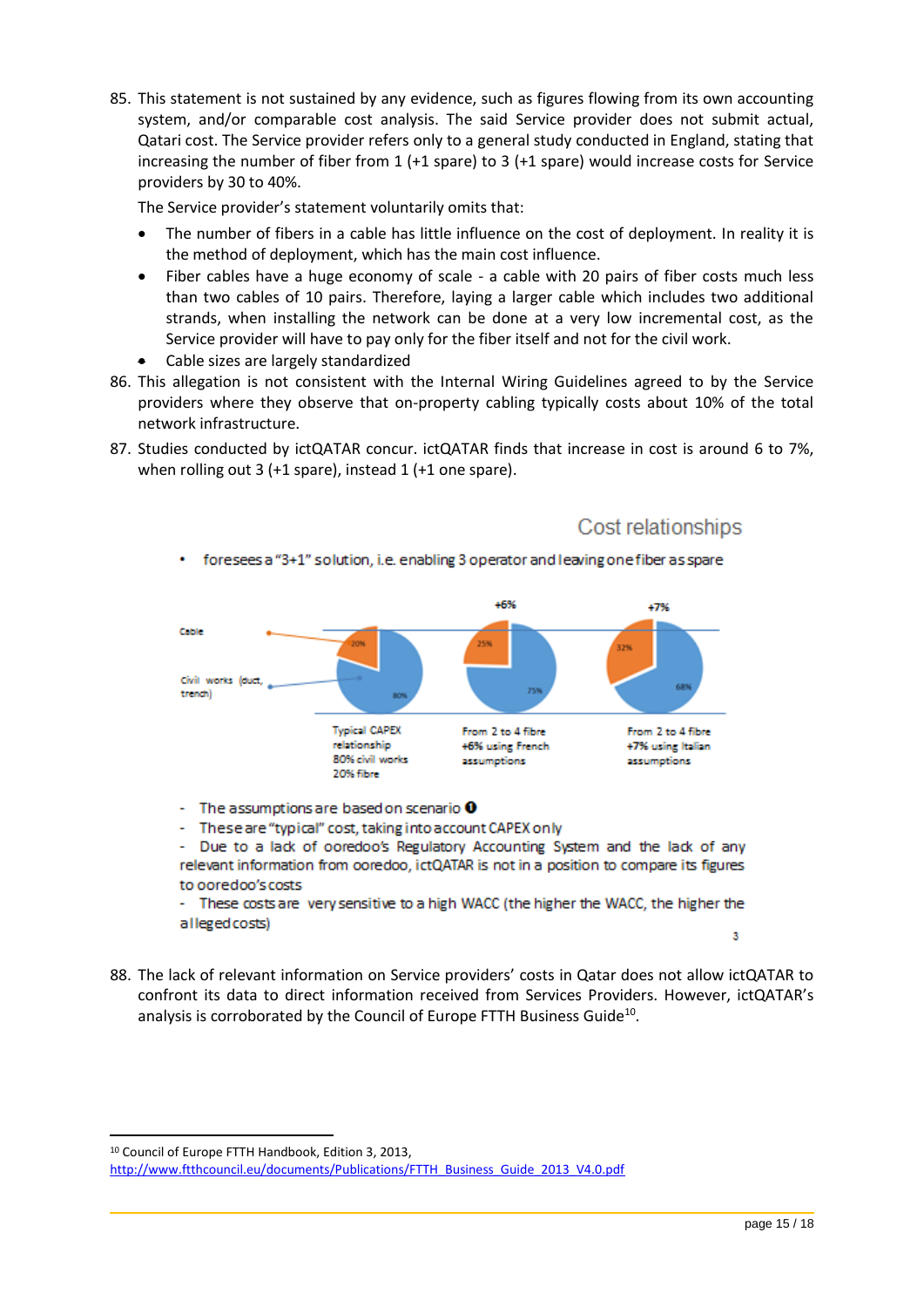- 89. Furthermore, the Service provider's statement neglects some major features of the Qatari market:
	- 1) Developers build the passive civil work infrastructure and bear the associated costs. The duct network, which is typically around 70 to 80% of the total costs must not be paid for by the Service provider.
	- 2) In-house cabling is typically done by the building owners and hence again not paid for by the Service provider.

Therefore, in Qatar, Service providers bear only 20% to 30% of total costs in developments.

- 90. In addition to the pro-competitive effects and a future proof network (cf. [65.3\)](#page-9-2) installing such capacity in the first instance would also limit the disturbance for residents that would be caused by subsequent repetitive fiber deployments.
- 91. ictQATAR can conclude that building enough capacity for at least three Service providers is proportionate and the most efficient way to meet these needs and concerns.
- 92. Therefore, ictQATAR hereby requires the first Service provider deploying fiber optic cabling to deploy at least four fiber optic strands—one for each of the three Service providers and one spare, from the central offices to the telecom rooms (In building Wiring is typically done by the developer/building owner). To support the competitive availability of these fiber strands to Service providers other than the "first mover," four fiber optic strands must also be provided between all buildings and the nearest central office.
- 93. Such capacity requirements are in line with the Service providers' practice. The Internal Wiring Guidelines issued in April 2012 by the three Qatari Service providers call for the wiring of each dwelling with 4 fiber strands. ictQATAR is only enforcing and expanding this industry best practice to the fiber laid between a building and the closest central office in order to maintain a range of options as Developments are built, cabled, wired and connected to existing broadband facilities.
- 94. These steps are also consistent with the September 5, 2012 Consultation on the Guidelines for Technical Standards for Infrastructure Roll-out.

#### <span id="page-15-0"></span>**4.1.2 Joint provisions for Service providers and Developers / Building Owners**

- 95. Service providers, Developers and/or Building Owners must fully cooperate with each other and any other competent authority;
- 96. Service providers, Developers and/or Building Owners must ensure that standards are being adhered to ensure Open Access.
- 97. In house wiring shall be installed according to the "Internal Wiring Guidelines".
- 98. Residential dwellings: 4 optical fiber strands shall be rolled to each dwelling:
	- a. SOHO dwellings: 4 optical fiber strands shall be rolled to each dwelling.
	- b. Business dwellings: the owner of the building shall ensure that a Peer to Peer connection is rolled up to the relevant premises or that at least 4 optical fiber strands are rolled to each unit.
- 99. Sharing rules are to be developed by ictQATAR and introduced in collaboration with the Service providers, developers and/or Building owners as well as all the relevant authorities for:
	- a. Collocation in the buildings
	- b. Ducts in the buildings: (e.g. future demand, Smart city services, mobile …)
	- c. Ducts between the buildings: (e.g. future demand, Smart city services, mobile …)
	- d. Central Office and telecom rooms in towers/residential): (e.g. future demand, Smart city services, mobile …) – at least, Central offices shall offer room for three Service providers.
- 100. ictQATAR has no objection to Service providers acting on behalf of Developers / Building Owners to coordinate and oversee the utilization of the shared infrastructure, and provide some management services to the developers.
- 101. In case, the existing civil works passive infrastructure does not fulfill the requirements of this Instruction: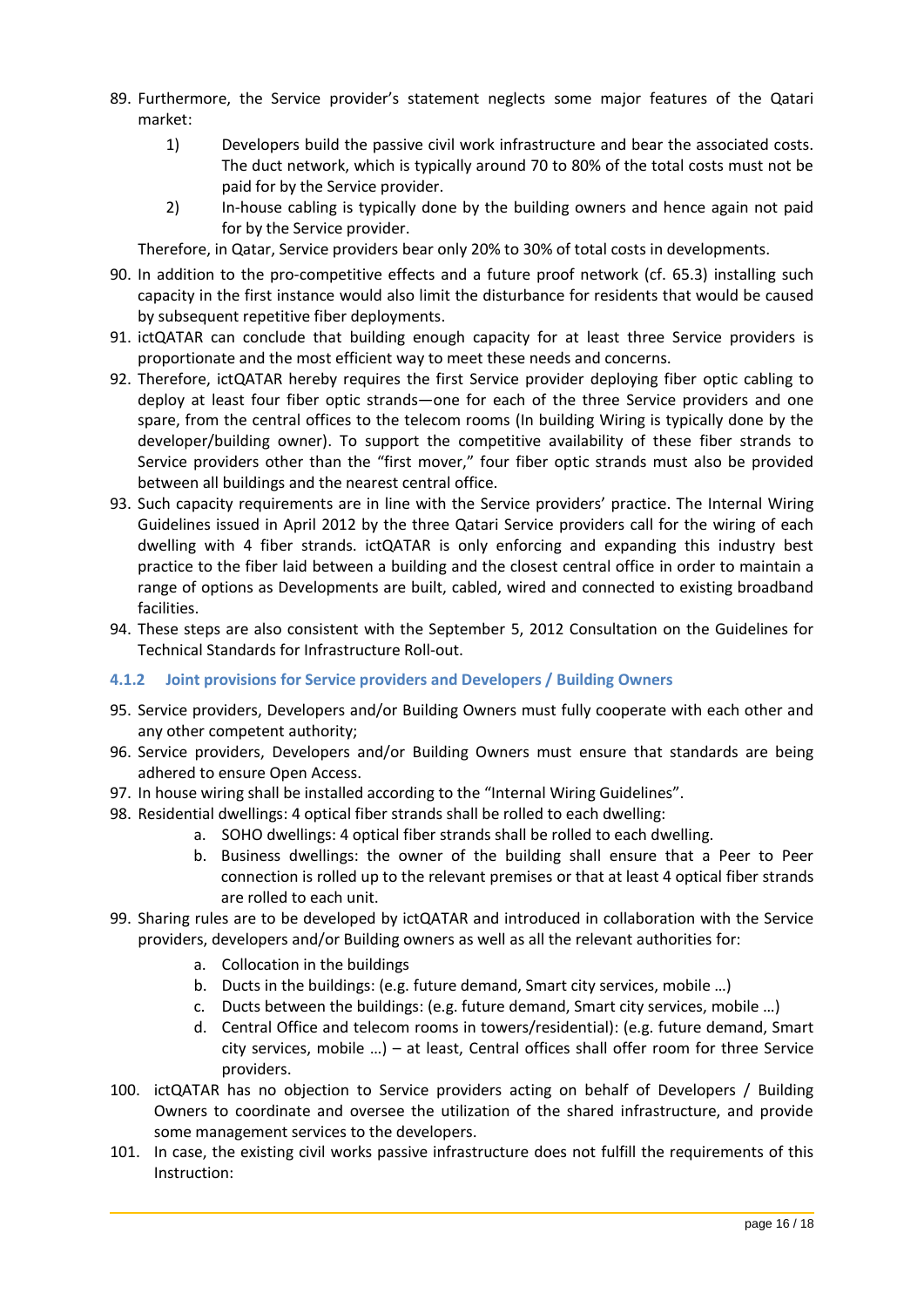- 102. If the civil work passive infrastructure was installed before the issuance of this Instruction: allow any Service provider to lay the necessary extra civil work infrastructure. The costs shall be shared equally by the Service provider and the developer/building owner;
- 103. If the civil work infrastructure was installed after the issuance of this Instruction, the Developer / Building Owner shall build the necessary extra infrastructure. In this case the costs shall be borne by the Developer / Building Owner.
- 104. Service providers and Developers/Building Owners are to adopt and comply with any principles or work practice requirements of the developers, and with all laws, regulations and standards generally applicable to construction works concerning installing, operating or accessing property.

#### <span id="page-16-0"></span>**4.2 Specific provisions for Service providers**

- 105. Service providers must fully cooperate with the other Service providers in order to share infrastructure,
- 106. Service providers must fully cooperate with other utilities providers in adjacent ducts or corridors (including providing information about existing or proposed utility infrastructure installations on request);
- 107. Service providers must respond promptly, and in accordance with all legal obligations, to requests for relocation or modification of existing installations, and requests for sharing trenches, corridors, ducts or other underground facilities;
- 108. Service providers must ensure that telecommunications infrastructure installed in any shared corridor, duct, conduit or other underground facility does not interfere with other telecommunications or utility installations;
- 109. Service providers must recognize the need to optimize all parties' time and resources on negotiating access arrangements each time a customer requires telecoms facilities and/or infrastructure to be changed or upgraded;
- 110. Service providers must recognize the finite space in buildings (risers, MDF rooms) and around and of its allocation, when installing or accessing those facilities and that space in buildings;
- 111. Service providers must agree on principle open access points (odf, Telecom room for MDU, adjacent manhole for SDU);
- 112. Service providers must maintain accurate and complete records of installed telecommunications facilities by keeping detailed designs and route maps on an appropriate scale for the Megaproject density in the area concerned (to be made available to ictQATAR on request);
- 113. Service providers must maintain adequate insurance coverage, including public liability and all risks policies in amounts commensurate to the scale of their roadway works (to be made available to ictQATAR on request).
- 114. Service providers are required to share passive infrastructure with each other. They must ensure sufficient spare capacity to accommodate three Service providers.
- 115. Mobile Service providers shall also share the capacity made available by and the space let to them by the developers/building owners. They shall share also a minima the masts and inbuilding infrastructures.
- 116. Telecommunications network or equipment sharing arrangements between Service providers shall be made on a non-discriminatory basis.
- 117. The Service provider installing, operating and maintaining infrastructure must not adversely affect any other infrastructure or utility service installations (Executive By-Law Article 114), and compensate any person for the reasonable costs of relocating, modifying or protecting existing facilities or installations which result from the installation of the new facilities (Executive By-Law Article 115).